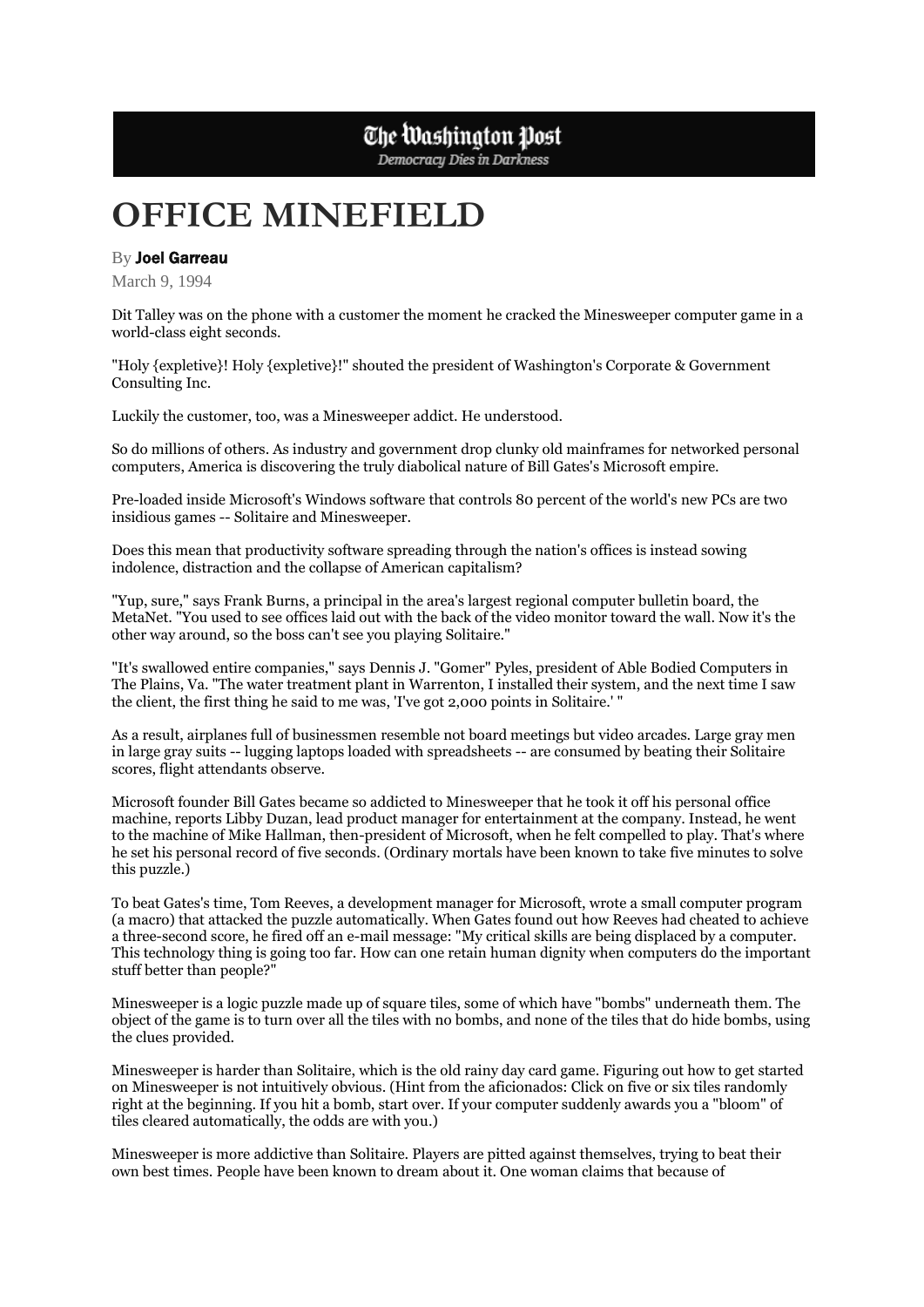Minesweeper, she now has trouble going to the bathroom. Every time she looks at the wall tiles, her eyes automatically group them into patterns of nine -- the key to winning the game.

Did Microsoft know the number of worker-hours American industry would lose to its nefarious device? Well, Duzan said, not for nothing can you disguise your game fetish by turning the Windows sound off.

In fact, "boss keys" are becoming ubiquitous on computer games. They are keystrokes that instantly cause the machine to switch out of fun-and-games display and into the appearance of work. Then, when the boss passes, the game returns, right where you left it. In Solitaire and Minesweeper, you hold down the "Alt" key and hit "Tab." In a game called Tetris, originally designed by Soviet software writers, pressing "escape" instantly displays a bogus spreadsheet resembling Lotus 1-2-3.

Now Microsoft is aiming a new package of games at "loosely supervised executives" in their mid-thirties with college education who spend a minimum of four hours a week playing games. In one year, more than 1 million copies have sold.

Microsoft originally put Solitaire into Windows to soothe people intimidated by the operating system, according to Duzan. It gave them something familiar and fun to do with their computer while it also taught them how to use a mouse. Not surprisingly, for years Solitaire was the most-used application for Windows, Microsoft officials say.

Minesweeper got in because, at the time Windows 3.1 was released in 1992, it was the favorite game of everybody involved in creating that software, including overlord Gates.

This has been going on long enough that there's now a trade in nostalgia items. One manufacturer soon will ship machines with Microsoft Arcade software that reproduces -- visual flaws and all -- five of those old Atari computer arcade games like Asteroids and Missile Command to which adolescents once devoted all their quarters.

From there it's a short jump to dialing up, say, CompuServe, finding the Gamers Forum and transplanting the custom-designed boss keys into your favorite games.

One Postal Service employee interviewed for an industry focus group was frightening, Duzan reported. "He was 44, and lived with his mother. He played Flight Simulator about 40 hours a week. He'd come home, grab a sandwich and go to his PC until 11 p.m."

Some companies, such as Boeing, routinely remove Solitaire and Minesweeper from the Windows package when it arrives, or, in some cases, demand that Microsoft not even ship the product with the games inside. Even PC Magazine banned game-playing during office hours.

"Our editor wanted to lessen the dormitory feel of our offices. Advertisers would come in and the entire research department was playing Solitaire. It didn't leave the best impression," reported Tin Albano, a staff editor. On the other hand, he said, "Arkonoid is sweeping the investment banks. It's like a Pong game. Everybody on e-mail is talking about it. Shearson Lehman, Prudential-Bache, First Boston."

The Windows games not only have a religious following, they have mysteries to be learned by the initiates. People seriously out to improve their Solitaire time, for example, know that if they double-click on a card ready for the final stacks of a single suit, the card will automatically fly there, eliminating the need to drag it with the mouse.

Windows training is a booming business as major government agencies, including the Treasury Department, the CIA and the Defense Department, upgrade their systems. Computer consultants sometimes debate whether the Solitaire function should be revealed to trainees.

"I don't think it corrupts anyone who isn't already on the delinquent side," said Marty Engle, president of Ballston Center for Computer Training. "You have to ask: Would the same guy be doodling or talking on the phone? Would he be picking his nose or what? He would have wasted time in some other way."

The Mine Warfare Division of the U.S. Navy has Minesweeper on its Windows setup at the Pentagon and "thinks it's a neat game," according to spokesman Lt. Conrad Chun. But it sneers at it professionally. "It's nowhere near the complexity true mine warfare is," Chun reports. "It's a two-dimensional game. There are so many aspects to real mine warfare that it would take a program the size of all of Windows to even scratch the surface."